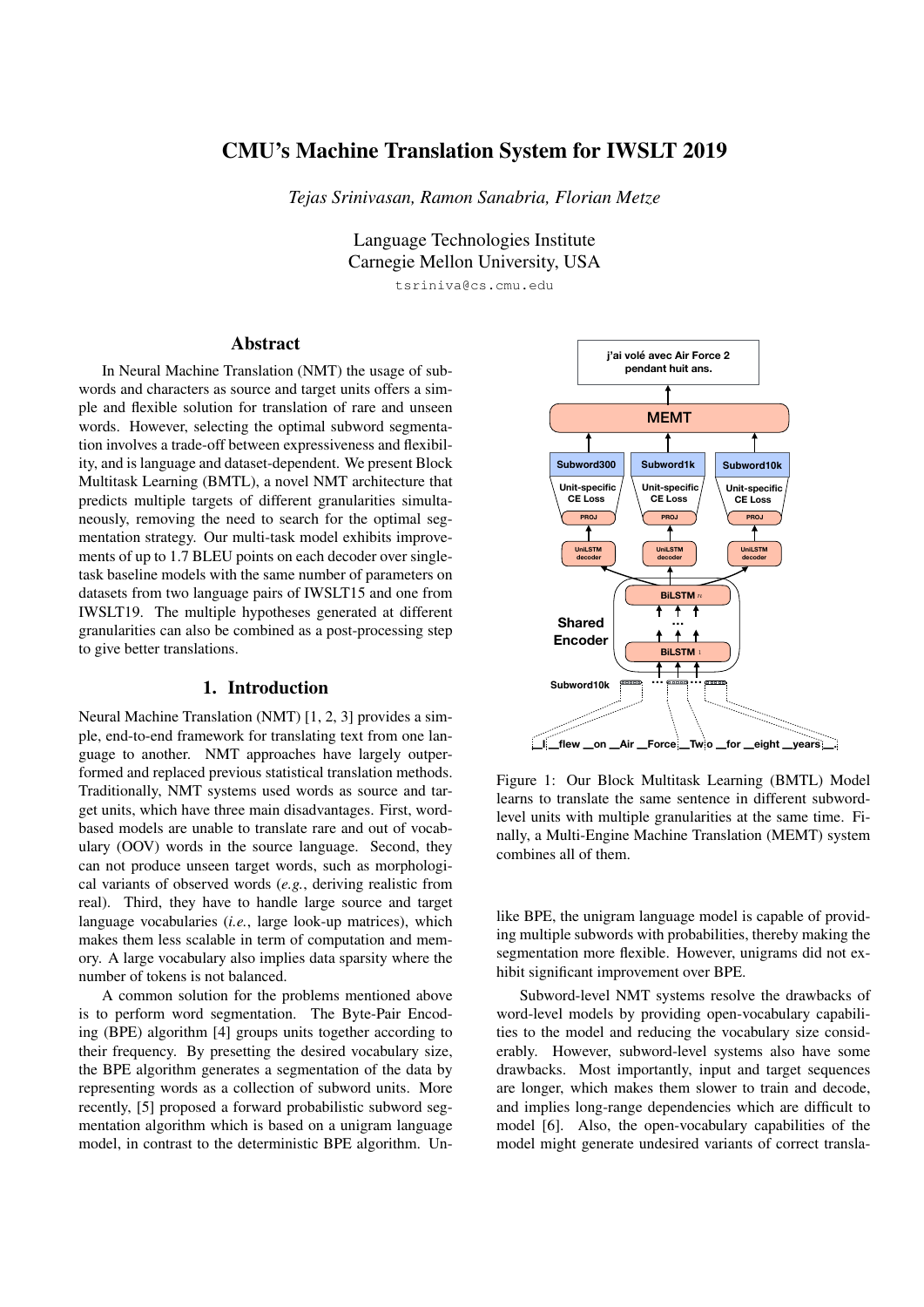tions. Finally, subword embeddings do not carry as much semantic information as words and therefore modeling this information becomes much more difficult.

All units discussed above present a trade-off between flexibility and semantic information (*i.e.*, characters are more flexible with less semantic information, whereas words can not translate OOV words but contain more semantic information). This trade-off makes the selection of optimal segmentation a non-trivial problem, for a given dataset and language pair. Generally, the optimal segmentation is treated as a hyper-parameter that needs to be found by brute-force search, and this search is time-consuming and error-prone. This problem is even more emphasized in multilingual settings where the optimal segmentation needs to be found for each language [7].

In this paper, we propose a block multitask learning (BMTL) model that, by using multiple subword segementations in the target domain, translates the same input with different granularities (see Fig. 1). All hypotheses are combined posteriorly with Multi-Engine Machine Translation (MEMT) system [8], which generates the final hypothesis of the system. Our experiments show that, in general, each output segmentation of our BMTL outperforms all single task approaches that use the same number of parameters. By combining the outputs of BMTL with MEMT, our system still outperforms the combination of single-task models, in spite of using lesser parameters in total. We hypothesize that sharing an encoder among different decoder-specific granularities, makes the encoded representation more general and robust, which yields a better translation and therefore an improvement in BLEU score.

The main contributions of this paper are as follows:

- We introduce Block Multitask Learning (BMTL), an NMT framework that, by using multiple subword segmentations in the target domain, translates the same input with different granularities (see Fig. 1) (Section 2.2).
- We present a set of experiments in three different IWSLT language pairs (En-{Fr, Vi, Cs}) that show improvements on each output segmentation of BMTL, outperforming all single task approaches that use the same number of parameters. (Section 3.3)
- We show that by combining the outputs of BMTL with Multi-Engine Machine Translation (MEMT) [8], our system still outperforms the combination of singletask models, in spite of using fewer parameters in total (Section 3.4).

# 2. Architecture

In this section, we will first introduce our baseline model that consists of a standard attention-based encoder-decoder model [9] (Section 2.1). After that, we present our new BMTL architecture that uses the encoder-decoder model as the main building block (Section 2.2). Finally, we describe MEMT, the mechanism that we use for combining multiple hypotheses.

## 2.1. Baseline Model

Our baseline model is a standard encoder-decoder model with a multilayer perceptron attention and tanh activation [9]. The encoder is a bidirectional recurrent neural network with Gated Recurrent Units (BiGRU). This block of the system encodes the input subword embeddings. The decoder is also a recurrent neural network, but it uses Conditional GRU decoder [10]. The decoder, conditioned on the previously generated state and each encoded vector, generates an attention matrix that weighs all the hidden states generated by the encoder. The decoder continuously generates symbols until the end-of-sentence symbol is produced. This model can use different subword segmentations in the source and target space. We will refer to this henceforth as the baseline model.

## 2.2. Block Multitask Learning

In BMTL (see Fig. 1), we extend the baseline model with a multitask learning approach. More specifically, in this case, each task is the generation of the translation in the target language, in different granularities. All tasks share the same encoder as in the baseline model. The encoded matrix is processed by multiple decoders, all of which have the same architecture as the baseline decoder. Each of the decoders has its own attention and set of parameters.

More formally, a BMTL model with decoders outputting units of BPE300, BPE1000 and BPE10000, can be written as

$$
e_0 = \text{Shared\_Encoder}(X)
$$
  
\n
$$
S_{\text{bpe300}} = \text{CGRU\_bpe300}(e_0)
$$
  
\n
$$
S_{\text{bpe10k}} = \text{CGRU\_bpe10k}(e_0)
$$
  
\n
$$
S_{\text{bpe10k}} = \text{CGRU\_bpe10k}(e_0)
$$
 (1)

where  $S_n$  is the generated hypothesis and CGRU n is a decoder for the subword segmentation  $n$ .

During training, the losses obtained by all the decoders are normalized according to length, summed and averaged. We found that this approach works better than backpropagating each loss independently through its own decoder as well as the shared encoder. This allows the encoder to learn more generalized representations which are independent of the output subword granularity.

It is important to note that BMTL is a model agnostic technique and it can be easily ported to other architectures such as Transformer [11].

## 2.3. Multi-Engine Machine Translation

As a post-processing step, our system uses MEMT to combine all generated hypotheses [8]. MEMT uses a variant of the METEOR aligner to align all the results of each decoder.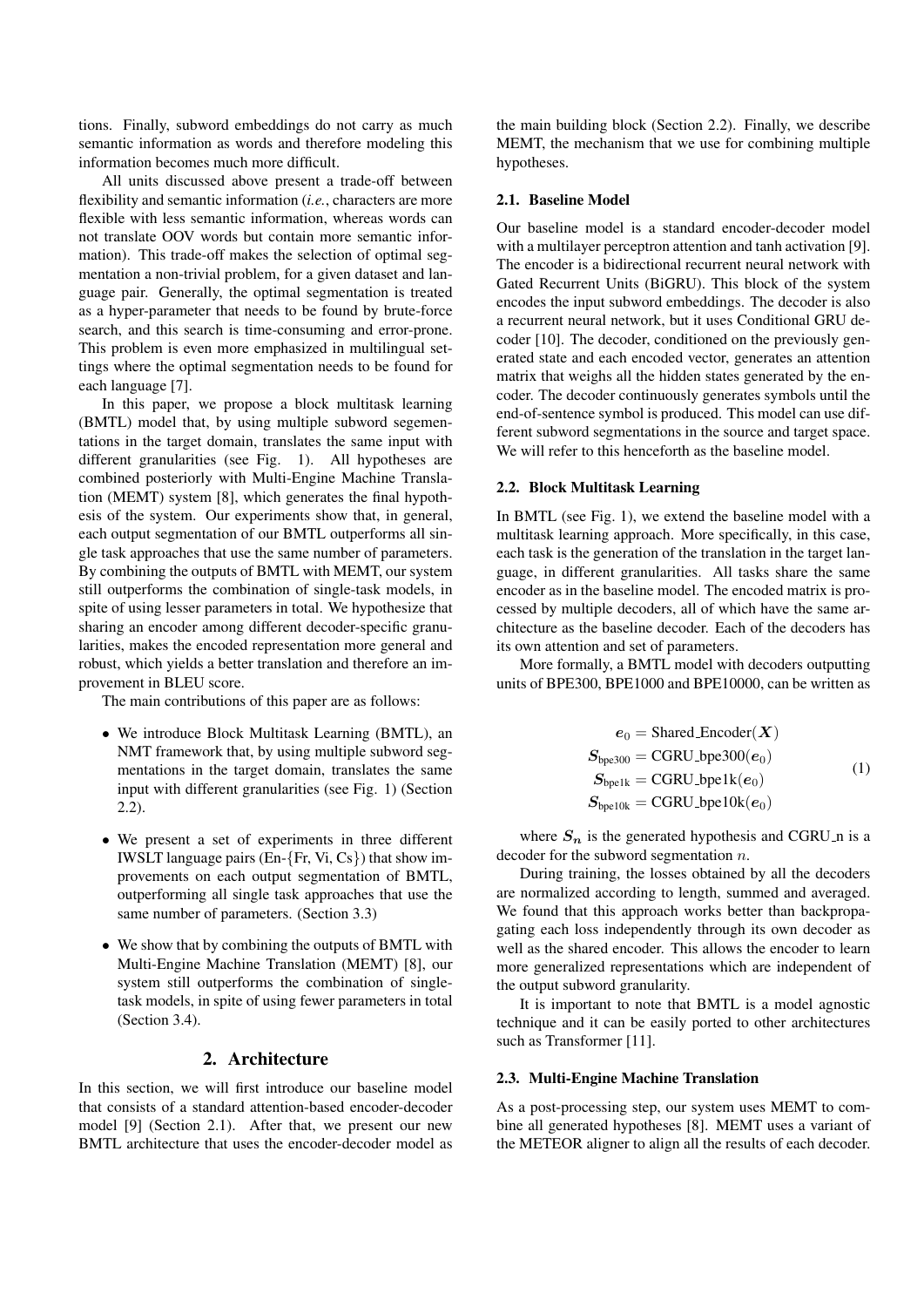| Corpus  | Model           | BMTL1         |       |                     | BMTL <sub>2</sub> |        |        |
|---------|-----------------|---------------|-------|---------------------|-------------------|--------|--------|
|         |                 | <b>BPE300</b> | BPE1K | BPE <sub>10</sub> K | BPE10K            | BPE16K | BPE32K |
| $En-Fr$ | <b>Baseline</b> | 35.6          | 35.1  | 36                  | 35                | 36     | 34.8   |
|         | <b>BMTL</b>     | 36            | 35.6  | 35.7                | 36.5              | 36.1   | 36.5   |
| En-Vi   | <b>Baseline</b> | 26.4          | 27.1  | 26.3                | 27.6              | 27     | 27.3   |
|         | <b>BMTL</b>     | 27            | 27.7  | 27.6                | 27.8              | 27.5   | 27.6   |

Table 1: BLEU scores of our BMTL1 (*i.e.*, BMTL combining BPE 300, BPE1K and BPE10K) and BMTL2 (*i.e.*, BMTL combining BPE 10K, BPE16K and BPE32K) models, as well as the baseline models, on our two IWSLT15 language pairs (*i.e.*, English to {French, Vietnamese}).

It applies four constraints to generate the combined hypothesis. First, the sentences must start with start-of-sentence symbol and end-of-sentence symbol. Second, a token is used only once. Third, it forces weak monotonicity between the alignments, preventing too many jumps from the search algorithm. Fourth, it forces the completeness of the combined hypothesis by not skipping tokens unless the sentence ends. It is important to note that MEMT uses tokenized-word hypotheses as input.

# 3. Experiments

## 3.1. Datasets and Preprocessing

We report results on two language pairs from the IWSLT 2015 TED Talks corpus - English to {French, Vietnamese}. We use the tst2012 and tst2013 sets as our development and testing sets. Furthermore, we also report results on the IWSLT 2019 text translation task from English to Czech. We use the provided training and development sets, and the tst2019 set for testing. For the IWSLT 2019 dataset, we only report results of our System Combination translations (Table 2).

For preprocessing, each corpus is normalized, tokenized and truecased using Moses [12]. Each corpus is then segmented to different BPE vocabulary sizes using the sentencepiece implementation<sup>1</sup>.

#### 3.2. Implementation Details

All models are trained using Adam optimizer [13], with a learning rate of 0.0001, decay of 0.9 and batch size of 32. All models have 2 layers of bidirectional encoders of size 512 in each direction, decoder of size 1024, and input and output embeddings of size 512. We also apply dropout with probability 0.1 in the encoder and decoder. The norm of the gradient is clipped with a threshold of 1 [14]. All models are implemented using the nmtpytorch framework [15]. The output hypotheses are detokenized and detruecased using Moses, before using sacreBLEU [16] for scoring the translations. Finally, all hypothesis are combined with the MEMT implementation<sup>2</sup> with the default configuration provided.

## 3.3. Results

We experiment with two variants of the BMTL model. BMTL1 has inputs of BPE10K and decoders of BPE300, BPE1K and BPE10K (as seen in Figure 1). BMTL2 has inputs of BPE32K and decoders of BPE10K, BPE16K and BPE32K. We experiment with different input segmentations to show that our architecture shows improvements irrespective of the input unit. For each BMTL model, we also train three baseline encoder-decoder models - each with the same input units as BMTL and an output corresponding to one of the BMTL decoders. For instance, we compare the output of BMTL1's BPE300 decoder with an encoder-decoder model that has input units of BPE10K and output units of BPE300.

Table 1 shows the results of our experiments on the BMTL1 and BMTL2 models, as well as the baseline models. We observe that almost all of our BMTL decoders (in both BMTL1 and BMTL2) outperform the corresponding baseline models across all three languages, with an improvement of upto 2 BLEU points. This exhibits our architecture's ability to learn more robust encoded representations, irrespective of language, input units, and combination of output segmentations. <sup>3</sup>

These improvements are on models that have the same size as the baselines. Although at training time, the model includes multiple decoders and a shared encoder, while testing, we need to utilize only a single decoder and encoder, thus making it comparable to the baseline models. Each of our BMTL decoders also converges faster than the corresponding individual baseline models (Figure 2).

#### 3.4. Hypothesis Combination

We explore the possibility of combining hypotheses from each of the decoders in BMTL (see Fig. 1). We use Multi-Engine Machine Translation (MEMT) [8], to get a single hypothesis by combining the hypotheses of each BMTL decoder, the results of which can be seen in Table 2.

We see that the MEMT combination from the BMTL models almost always outperforms the baselines. Although these gains are slightly lower than the ones achieved by the individual BMTL decoders, they are achieved using models

<sup>1</sup>https://github.com/google/sentencepiece <sup>2</sup>https://github.com/kpu/MEMT

<sup>3</sup>All of our baseline numbers are comparable to numbers on the same datasets in [17].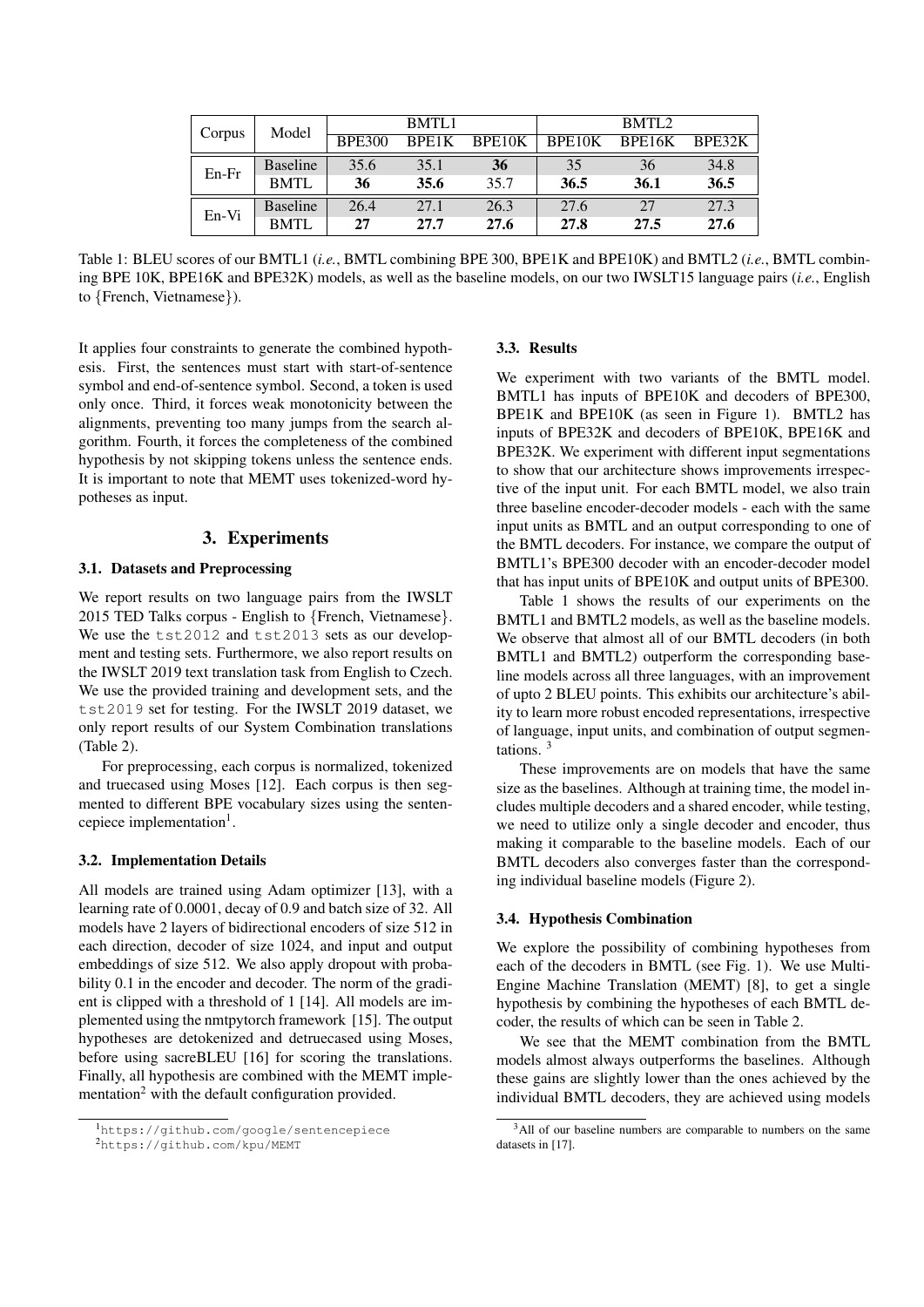



(c) BLEU scores from BPE10K decoder

Figure 2: Number of iterations versus validation BLEU scores for decoders in our BMTL1 and Baseline1 models, on the IWSLT15 En-Fr dataset. We compare the number of iterations to converge between each of the decoders in our BMTL1 model and the corresponding Baseline1 model

with significantly fewer parameters (greater than 20% reduction from the combined baseline models). This reduction is because the combined baseline models have multiple encoders, whereas BMTL has a shared encoder for each of the decoders.

# 4. Related Work

Multiple previous works have analyzed the differences between target units of different subword resolution in NMT systems. These works make the observation that the optimal segmentation depends on three elements: number of OOV words [4], language [5], and size of the model [18]. Each of these dependencies makes the task of finding the optimal subword segmentation computationally infeasible and prone to error.

In an attempt to solve this problem, [19] propose a dy-

namic end-to-end, data-driven segmentation. [19] uses the Adaptive Computation Time paradigm [20] to let the network learn an optimal segmentation. This approach, however, does not match nor overcome the BLEU score of any of the manual segmentations proposed. Our work, instead, benefits from having mutliple representations for the same input outperforming almost all single-segmentation baselines proposed.

To take advantage of the different available segmentations and solve the problem of OOV words, [21] proposes a hybrid system that combines words and character-based models. Translation occurs primarily at the word level, and the system uses the character-level model when an unknown symbol is predicted. [21] is similar to our approach in its usage of multiple target unit segmentations. Even though [21] achieves similar improvements to ours, the incorporation of a second character-based architecture makes their approach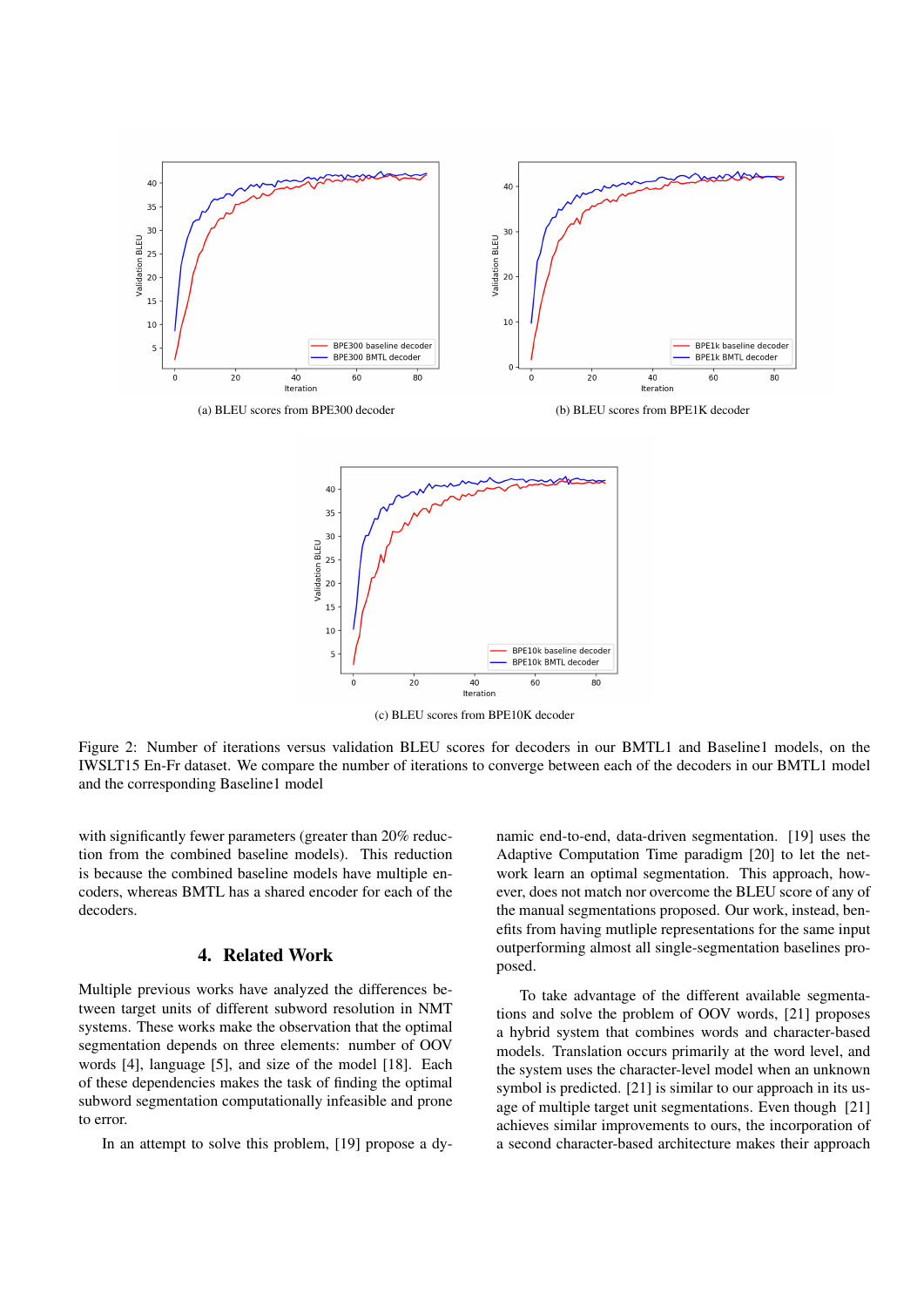| Corpus  | Model             | <b>BLEU</b> | # param. $(M)$ |
|---------|-------------------|-------------|----------------|
| $En-Fr$ | Baseline1         | 37.4        | 92.03          |
|         | <b>BMTL1</b>      | 37.5        | 71.82          |
|         | Baseline2         | 37.3        | 149.78         |
|         | BMTL <sub>2</sub> | 37.8        | 114.85         |
| $En-Vi$ | Baseline1         | 28.8        | 92.03          |
|         | <b>BMTL1</b>      | 29          | 71.82          |
|         | Baseline2         | 28.5        | 149.78         |
|         | BMTL <sub>2</sub> | 29          | 114.85         |
| $En-Cs$ | <b>BMTL1</b>      |             | 92.03          |
|         | BMTL <sub>2</sub> |             | 71.82          |

Table 2: BLEU scores using MEMT. We compare two systems. First, BMTL1 with Baseline1, that combines 300, 1K and 10K systems in BMTL and independently-trained baselines respectively. Second, BMTL2 with Baseline2 that combines 10k, 16k and 32K systems in BMTL and baselines respectively. # param. lists the number of trainable parameters in (M)illions. For baseline MEMT, we report the sum of the parameters of the independently-trained baselines.

more memory intensive and slow than the baseline model (*i.e.*, word-based NMT) at test time.

Perhaps more related to our work, there are two recent NMT approaches that combine multiple BPE segmentations. First, [22] sequentially increase the number of units during training each time the architecture converges. This method achieves comparable results to grid search, without the need of training the model a number of times. Second, [23] proposes summing the multiple subword embeddings from different segmentations to the same embedding layer. Although [22, 23] propose to use multiple target segmentations in the same system, there are multiple differences from our work. Even though [22] finds the optimal segmentation, they do not use concurrently different target units. [23] uses multiple representations in parallel in the input while we use ours in the output.

Related to the architecture of our model, [24] proposed the first work on multitask learning. Similarly, many approaches integrated other tasks in NMT models such as the translation of more languages [25], Part-Of-Speech tagging [26] or general syntax [27]. However, none of them combined different granularities of the same sentence. More recently, in Automatic Speech Recognition, [28] proposed also the use of multiple levels of segmentation in a hierarchical multitask learning structure. The improvements showed in [28] inspired this paper.

# 5. Conclusions And Future Work

We propose Block Multitask Learning (BMTL) model that translates the same input to multiple subword granularities in the target language and is trained in a multi-task learning fashion. Our BMTL decoders outperform the singletask baseline models across all languages, for different input

units, and different combinations of output segmentations, while having comparable model size. We also use Multi-Engine Machine Translation to combine multiple decoders' hypotheses as a post-processing step; this also achieves improvements over combining single-task hypotheses, despite having significant fewer parameters.

With regards to how we can expand this work in the future, we are investigating three potential future directions for BMTL. First, we are investigating how we can effectively encode source sentences using different input segmentations. Second, we are exploring if weighing each loss function provided by each decoder can help the model to learn a better representation. Third, we are exploring an online beamsearch strategy that uses the hypothesis of all decoders. This technique will constitute a more elegant solution for joint decoding than MEMT.

## 6. References

- [1] M. L. Forcada and R. P. Neco, "Recursive heteroassociative memories for translation," in *Proceedings of the International Work-Conference on Artificial and Natural Neural Networks: Biological and Artificial Computation: From Neuroscience to Technology*, ser. IWANN '97. Springer-Verlag, 1997.
- [2] K. Cho, B. van Merrienboer, C. Gülçehre, F. Bougares, H. Schwenk, and Y. Bengio, "Learning phrase representations using RNN encoder-decoder for statistical machine translation," *CoRR*, 2014.
- [3] I. Sutskever, O. Vinyals, and Q. V. Le, "Sequence to sequence learning with neural networks," *CoRR*, 2014.
- [4] R. Sennrich, B. Haddow, and A. Birch, "Neural machine translation of rare words with subword units," in *Proceedings of the Annual Meeting of the Association for Computational Linguistics (ACL)*. ACL, 2016.
- [5] T. Kudo, "Subword regularization: Improving neural network translation models with multiple subword candidates," in *Proceedings of the Annual Meeting of the Association for Computational Linguistics (ACL)*. ACL, 2018.
- [6] S. Hochreiter, Y. Bengio, and P. Frasconi, "Gradient flow in recurrent nets: the difficulty of learning longterm dependencies," in *Field Guide to Dynamical Recurrent Networks*. IEEE Press, 2001.
- [7] M. Johnson, M. Schuster, Q. V. Le, M. Krikun, Y. Wu, Z. Chen, N. Thorat, F. Viégas, M. Wattenberg, G. Corrado, M. Hughes, and J. Dean, "Google's multilingual neural machine translation system: Enabling zero-shot translation," *Transactions of the Association for Computational Linguistics*, vol. 5, pp. 339–351, 2017. [Online]. Available: http://aclweb.org/anthology/Q17-1024